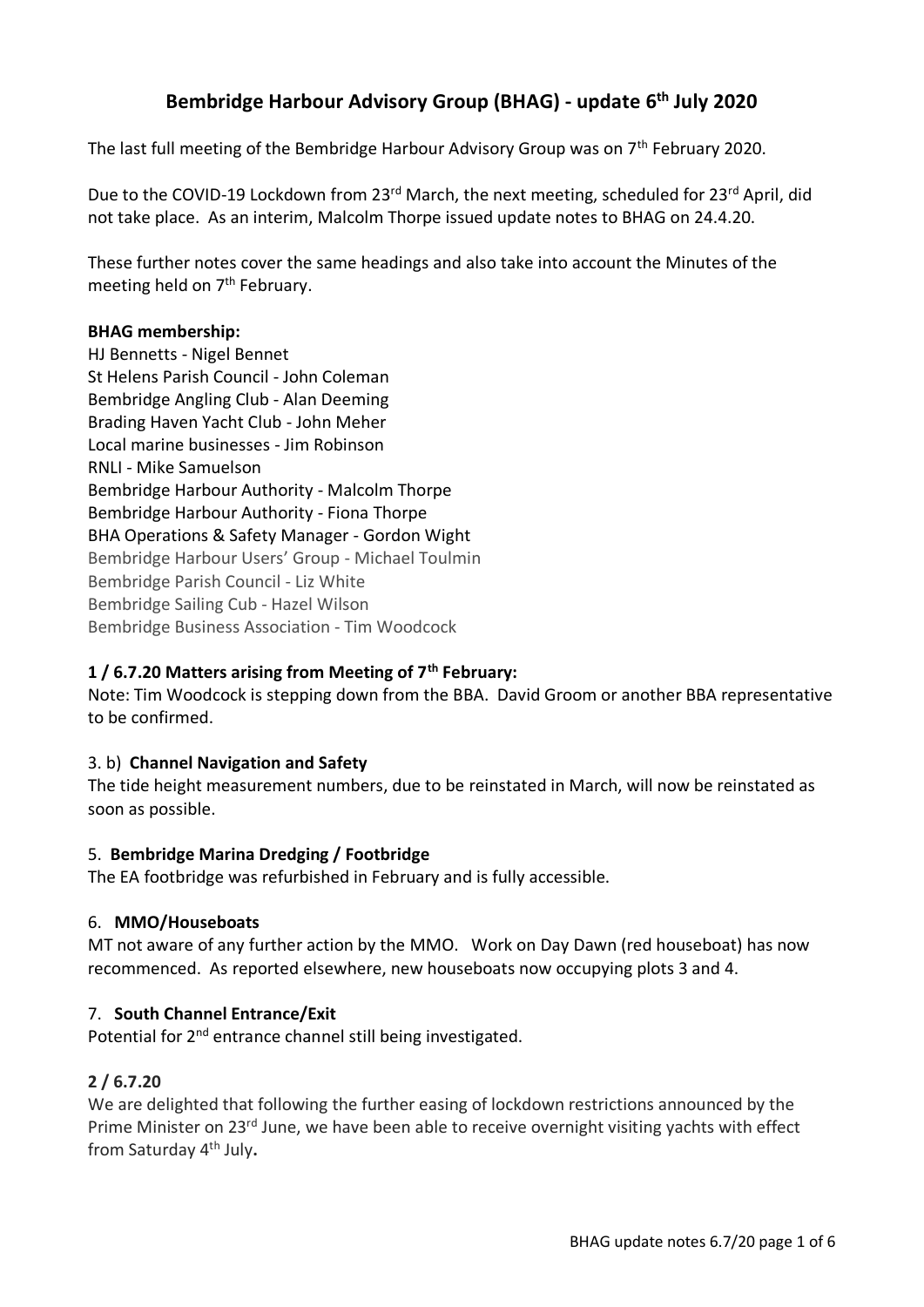## **3 / 6.7.20 Current Inner-Harbour Dredging Programme**

Until a week ago, we were well on course to complete dredging at Bembridge Marina by the end of June; unfortunately, progress was seriously hampered by weather preventing the hopper barge from going to the Nab Tower on eight planned occasions. Completion is now scheduled for Friday 12<sup>th</sup> July. Once completed, pontoons and services need to be reinstated, and resident boats returned from temporary berthing on the Duver pontoon.

We will then carry out some dredging work at BBS and the Duver pontoon prior to the arrival of further finger pontoons as below.

We realised that as soon as overnight visiting yachts were allowed, we were likely to be inundated with berthing requests; we have been surprised as to the extent – demonstrating the popularity of Bembridge as a destination. The weekends of  $4<sup>th</sup>/5<sup>th</sup>$  and  $11<sup>th</sup>/12<sup>th</sup>$  are full, with waiting lists for all and also some mid-week (although the bad weather  $4<sup>th</sup>/5<sup>th</sup>$  resulted in many cancellations).

Berthing space on the Duver pontoon is temporarily being used for resident boats from the Marina – hence the restricted spaces available.

To maintain safe social distancing, rafting will not be taking place unless by prior request and consented by family groups or social bubbles; this creates a further capacity restriction.

### **4 / 6.7.20 COVID-19 impact and safety measures**

Like all businesses, the Pandemic and its resultant lockdown has had a significant impact at the Harbour. Our permanent staff were furloughed from March 24<sup>th</sup> and interviews had just been concluded for 6 seasonal staff members before lockdown began – at this stage, the employment of these seasonal staff remains on hold.

A number of staff were brought out of furlough in order to complete preparations for dredging to begin on 1<sup>st</sup> June; we now have a full staff complement from 1<sup>st</sup> July.

Routine safety checks of all BHA/BBS sites continued throughout the lockdown and contact with customers and Harbour users was maintained via email and telephone.

The Harbour has been fully COVID-19 risk assessed, with appropriate safety measures in place for social distancing, and enhanced cleaning and hygiene across the site; we welcomed short stay visitors during June, as per Government guidelines.

Safety measures have been installed on the water taxis, which for the time being will be for the use of Harbour customers only, with a restriction on the number of passengers. Please note that there is a new hand-washing station at the top of the Duver pontoon gangway, with its use being actively encouraged for those using the gangway in either direction, Café customers and any other members of the public in the vicinity.

### **5 / 6.7.20 Duver Marina Facilities**

The complete refurbishment of our visitors' shower and toilet facilities was completed immediately prior to lockdown and is available to all visiting boats and berth-holders, with COVID-19 safety measures in place. We have used a combination of toilet and shower cubicles, as well as separate units to maximise the capacity potential of the space available. To date this refurbishment has received extremely positive reviews whilst also being a stop-gap ahead of a new facilities complex to be constructed as soon as planning approval is granted. It is an enormous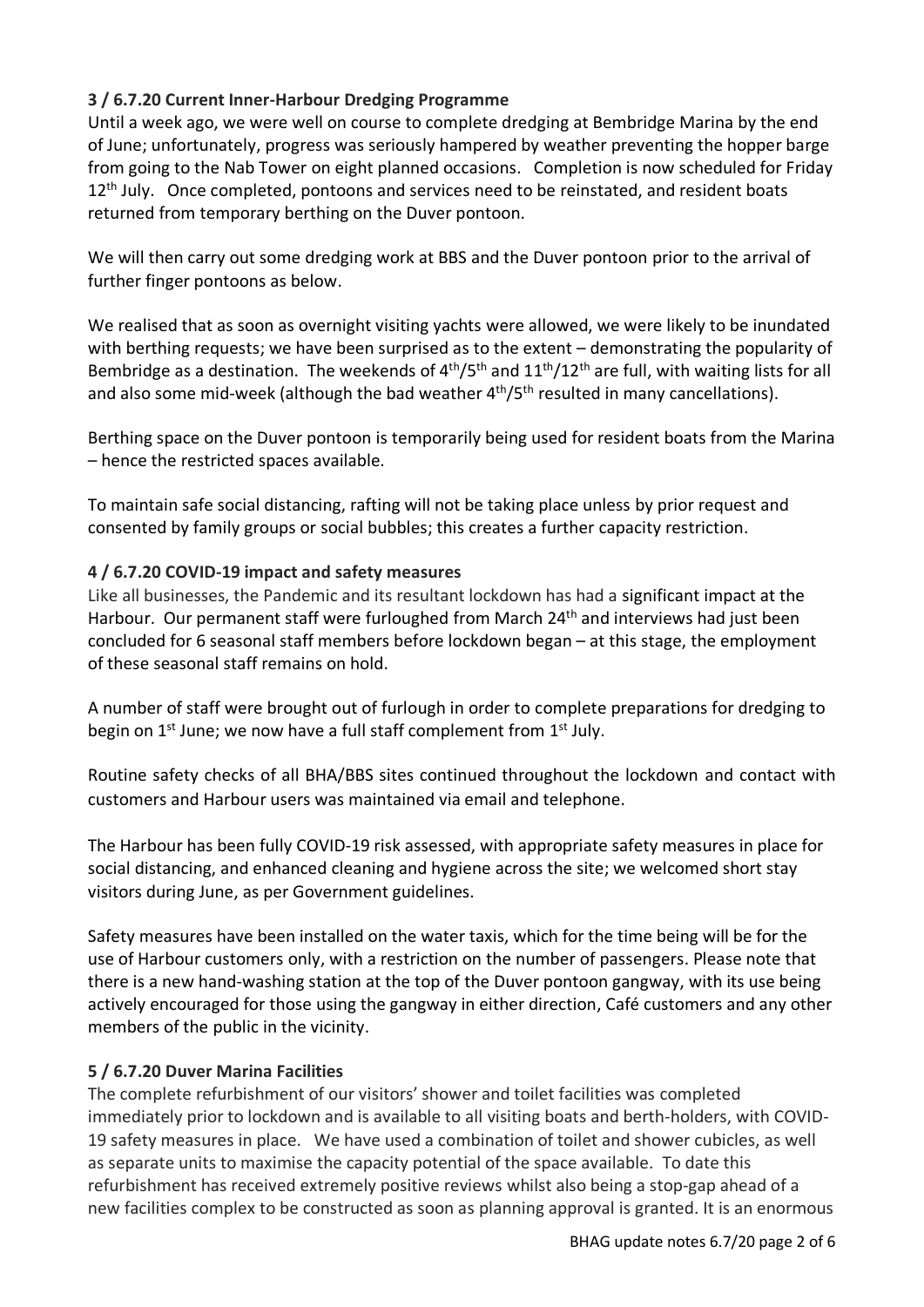improvement of what was there before and brings us closer to the standard we want to provide to our customers.

The [Galley Locker](http://bembridgeharbour.co.uk/shoreside) is now restocked and fully open.

The (slightly relocated) [Duver Café](http://bembridgeharbour.co.uk/the-harbour/duver-cafe) has been modified, with a new "take-away" service hatch and plenty of outside seating to enable social distancing. They will be partly open from 4<sup>th</sup> July, and fully open as soon as possible. The Harbour marquees will be erected shortly and made available in inclement weather with the front and sides being lifted for plenty of air flow together with the BBQ's being fully prepared for the summer.

### **6 / 6.7.20 Promotion**

During the lockdown period and continuing, MT has offered Harbour presentations via Zoom to mainland yacht clubs who have been running regular talks for their members. This has been a very worthwhile exercise, proving popular with the clubs, well supported, and a hugely valuable promotional tool for the Harbour, with the ongoing benefit for the wider economy of Bembridge and St Helens. These promotional presentations are currently being held twice per week.

## **7 / 6.7.20 2020 Events**

Bembridge Gig Fest and Rock the Boat in June were cancelled, as previously notified, and we have now taken the decision to cancel the Family Fun Weekend (including Saturday's music event and fireworks display. BHYC have confirmed that the Great Paper Boat Race is also cancelled).

However, as bookings are already in place for the event weekend, we may offer a small number of activities which can take place safely in family groups/social bubbles, such as sandcastle building etc. Details will be posted on the website event page.

In consultation with Bembridge Sailing Club, we have taken the decision at this point to also cancel the Bembridge Harbour Charity Dinner Dance, which was due to take place on Saturday 3<sup>rd</sup> October.

### **8 / 6.7.20 Entrance Channel dredging**

As is well known, Nigel Bennett and his family have been involved with dredging the entrance channel for what seems like forever. However, all good things can come to an end, and as reported in my update to BHAG of 24.4.20, Nigel and Jane have decided to retire and close their business down.

Whilst there has been a lot of unnecessary conjecture regarding their reasoning, we would like to put the record straight. The email and letter below from Nigel, dated 28<sup>th</sup> April 2020 and copied to all BHT Trustees on 1st May, is self-explanatory. The extract from BHT's Letter to Members April 2020 (2), which remains unchanged on their website, in the full knowledge that it bears no resemblance to the truth, speaks volumes for the current attitude and tactics of BHT:

**From:** Jane Bennett <jane@hjbennett.co.uk> **Sent:** 28 April 2020 14:30 **To:** malcolm@bembridgeharbour.co.uk **Cc:** 'Fiona Thorpe' <fionathorpe@btconnect.com> **Subject:** Bembridge Harbour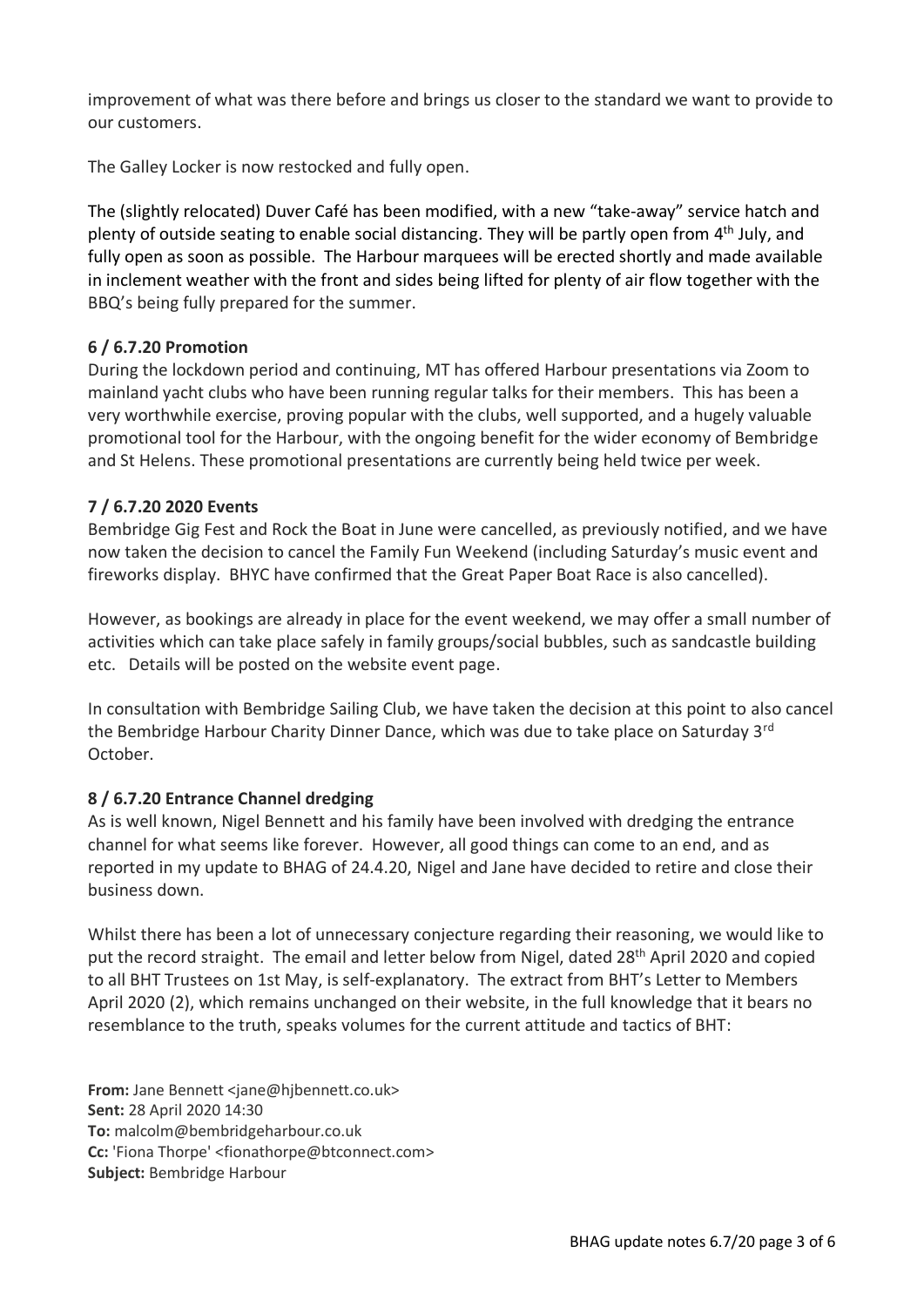Dear Malcolm,

It is such a shame that we have all been prevented from the chance to meet-up and talk about important matters!

This appears to have led to some misconstrued notions which is unfortunate. I attach a brief statement we had intended issuing when the time was right but Covid-19 beat us to it!

I would like to put the record straight and say that at no time have we had a "falling out" over the renewal, or not, of the lease with Bembridge Harbour.

As you are aware, I have been under extreme pressure from external sources, quite unrelated to the Harbour. Therefore, it was a relatively simple decision to bring forward our retirement.

I sincerely apologise for any damage caused by events.

Please feel at liberty to quote me.

Kind regards

Nigel Bennett H J Bennett Limited

01983 873415 [jane@hjbennett.co.uk](mailto:jane@hjbennett.co.uk) [www.hjbennett.co.uk](http://www.hjbennett.co.uk/)

### Dear All,

In recent months, we have taken a long hard look at the many factors affecting both our lives and our business. It is with some sadness and a great deal of hope for the future, that we have taken the decision to bring forward our retirement plans.

Our intention is to prepare the Company for closure in the coming months. Sadly this has brought about the departure of many excellent people from our firm and we wish them all the very best for the future.

Among many difficult decisions, foremost was the cessation of our lease with Bembridge Harbour. This has been the most important factor of H J Bennett for over eighty years so will understandably come as an enormous shock to many, not least ourselves and Malcolm and Fiona.

We can honestly say, that our lives have been a lot easier in regard to this aspect of our work, since they took over the Harbour. We have worked very closely with Malcolm, especially in recent months. He has been unfailingly supportive and generous throughout and we cannot thank him enough.

We will continue to work closely with Malcolm and Fiona, and hope to able to offer them a little of the kindness and friendship they have shown us over the years.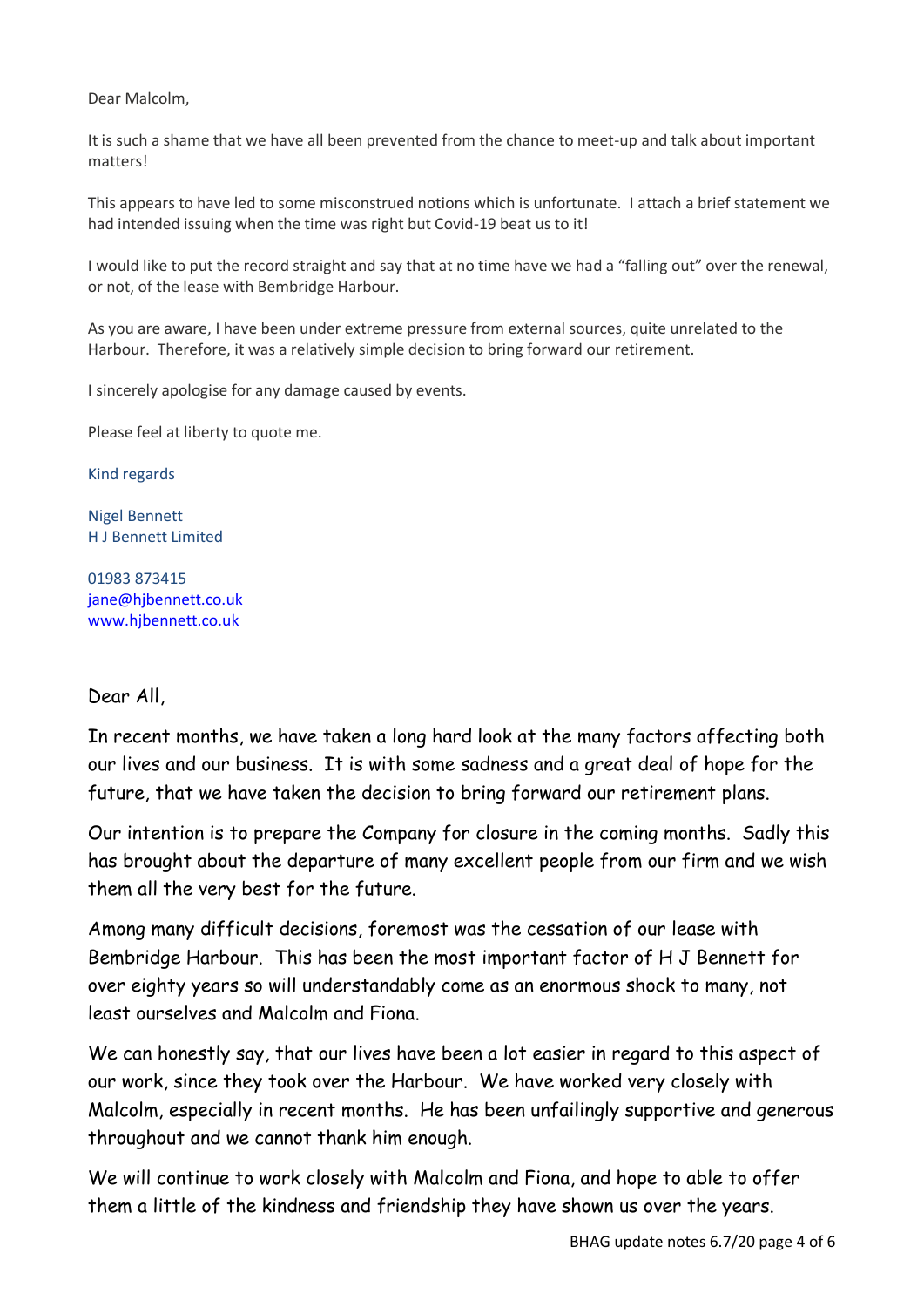We would like to extend our thanks to those who have supported us and our endeavours over many years.

Sincerely,

Nigel & Jane Bennett

April 2020

Extract from Letter to BHT members published on the BHT website in April 2020

## *Dredging*

*"… we are deeply concerned by the announcement by Nigel Bennett that he will cease gravel extraction operations from his yard on Bembridge Point. He and Malcolm Thorpe have been unable to agree satisfactory financial and legal arrangements, and Nigel has therefore decided to discontinue the business. From what we understand Nigel was a willing party in these negotiations, withdrawing only when Mr Thorpe's position would have made Nigel's untenable".*

Going forward, the Bennett's site has been cleared of all plant and equipment and we are currently in on-going discussions with a dredging company to take over the dredging operations in the Entrance Channel. Further information will be made available as soon as possible.

## **9 / 6.7.20 Remodelling of Duver Pontoon**

Over the years the Harbour has been recognised for boats rafting out on both sides of the Duver pontoon and as we have built the business up, this has enabled increased capacity for rallies and general visitors. We subsequently attracted and facilitated a different market in 2015 when we added our Premier finger pontoons.

We all now find ourselves in a new situation, the impact of which is likely to be long-lasting. In order to be able to maintain social distancing, and to keep our customers and staff as safe as possible, we have decided to alter our berthing arrangements by installing more finger pontoons along both sides of the main spine pontoon, enabling us to offer individual berths with direct access onto the main pontoon without crews having to cross over other boats.

We are due to receive 36 finger pontoons this coming week subject to weather, to be installed at the earliest opportunity. This is a further significant change of emphasis for the Harbour which we believe will be appreciated by all our customers.

There will still be a minor degree of rafting, subject to request and consent for rallies and family groups / social bubbles.

## **10 / 6.7.20 BHUG and the Groyne**

You will already be aware of the statement we made to BHUG on 16.6.2020. Whilst regretting any unintended confusion as to its origin, we believe it was very important for us to be able to explain the reasons for our current stance on the groyne project to the wider BHUG membership and community. Our overall stance remains as stated "Bembridge Harbour Authority remains supportive of this community project being led by Bembridge Harbour Users Group (BHUG)".